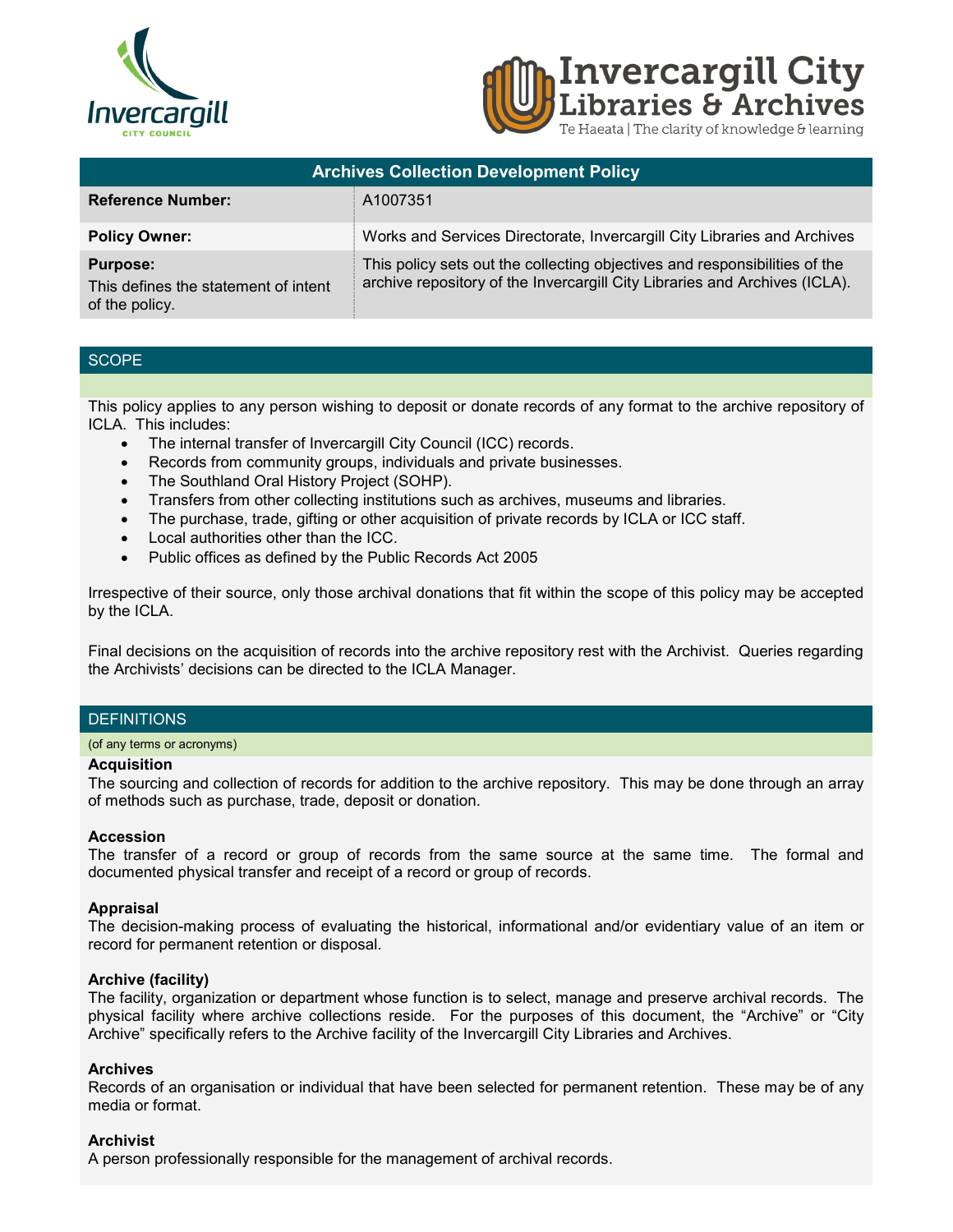# **De-accession**

The process by which an archive record or records is permanently removed from the Archive holdings.

### **Deposit**

An agreement to place a record or records with the ICLA without giving ICLA full and permanent custody or ownership of the record.

## **Digital record**

The term "digital record" broadly refers to a record held in a digital format such as JPEG, Word document or PDF document. The term "digitised" specifically refers to the creation of a digital reproduction from an analogue (or physical) original. This is usually through a scanning or photographic process. The term "born-digital" specifically refers to a record that was created digitally and not from an analogue original. The born-digital record is the original record.

### **Donate or Donation**

Full and permanent control and custody of the record or records is given to ICLA.

## **ICC**

Invercargill City Council. The owner of the Archive facility.

### **ICLA**

Invercargill City Libraries and Archives. Previously known as Invercargill Public Library and Invercargill City Libraries, the organisation formally adopted the use of Invercargill City Libraries and Archives in 2008 upon the establishment of the Archive facility.

#### **Record**

Information created, received and maintained as evidence of events and transactions. For the purposes of this document, records are not format or media specific.

### **SOHP**

Southland Oral History Project. A collaboration initiated in 2006 between the Invercargill City Libraries (now ICLA) and Southland Rural Heritage Trust (now Heritage South).

## **PRINCIPLES**

ICLA aims to provide specialised and professional management of Southland records that have historical, evidential and/or informational value. This includes a physical archive repository fitted with temperature and humidity controls, a very early smoke detection apparatus, and a collection recovery plan in the event of a disaster.

Donors and depositors, being the legal owner or nominated representative, must have the inherent authority to make a donation or deposit with ICLA.

The archive repository of ICLA is principally interested in unpublished original records that fit within the geographic collecting scope of the City of Invercargill and the surrounding Southland District and Sub-Antarctic Islands. Variations to this geographic boundary are at the discretion of the Archivist or delegated authority.

### **Invercargill City Council records**

ICLA is the designated archive facility for Invercargill City Council records requiring permanent retention. The role of the ICLA is to assist the ICC in meeting its obligations under the Public Records Act 2005. These obligations include the creation, maintenance and access management of local authority records deemed to be worth permanent retention in accordance with:

- List of Protected Records for Local Authorities
- Continuum Recordkeeping Standards and Guidelines
- Other applicable New Zealand legislation.

The Archivist or Invercargill City Council Records staff may also nominate additional records for permanent retention if they are deemed to be of high historical, informational or evidentiary value.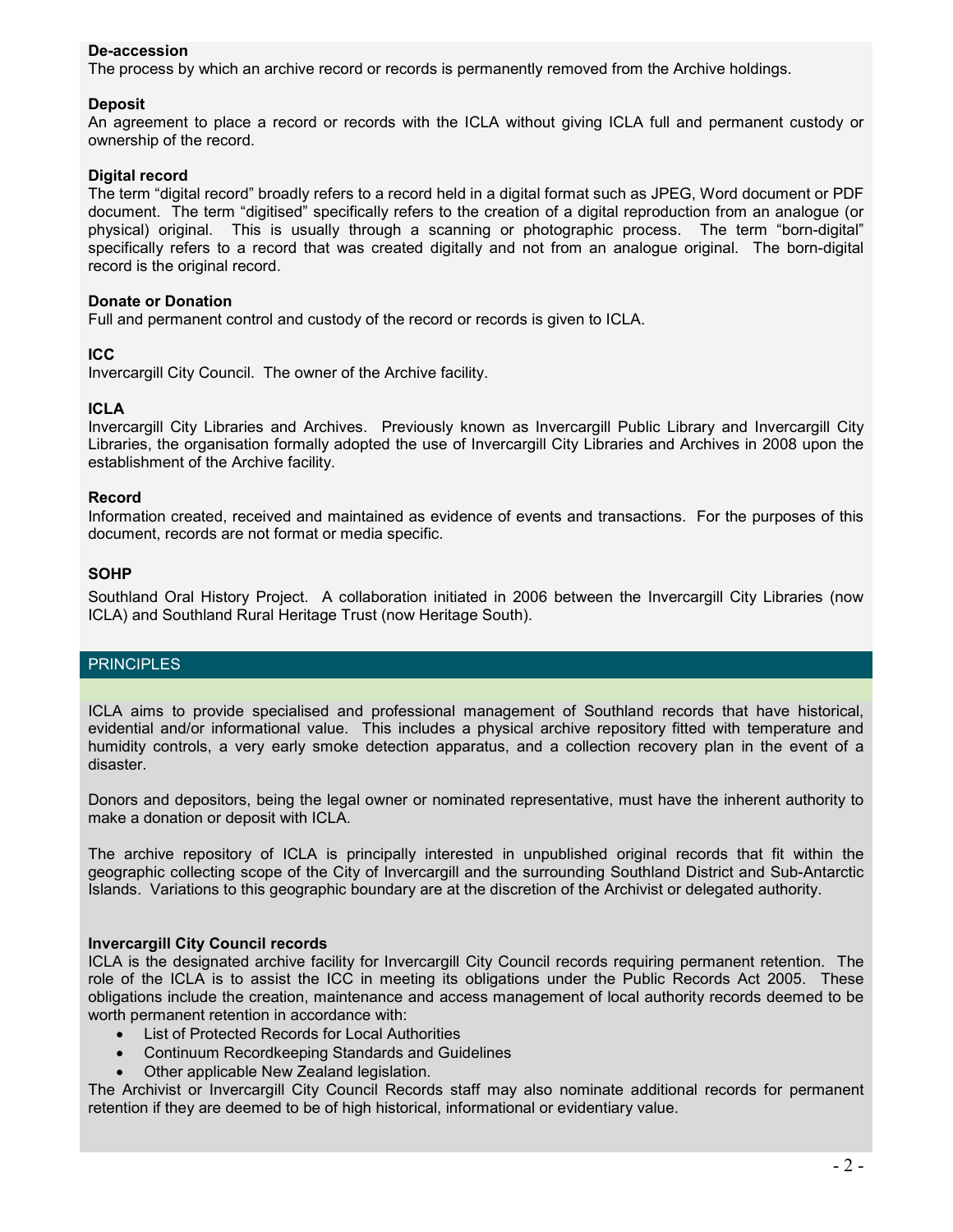## **Community and Private records**

ICLA aims to build and maintain a comprehensive collection of private and community-created material relevant to the history, development and people of the City of Invercargill and the surrounding Southland District and Sub-Antarctic Islands. Records of interest include, but are not limited to:

- Voluntary group archives
- Sport and recreational groups
- Ethnic and cultural organizations
- Religious organizations
- Personal papers
- Business archives
- Education and school records from private collections (i.e. those that do not fall under the jurisdiction of Archives New Zealand).

Donations to the archive repository will be appraised for their long-term historical, evidential and/or informational value. Items not required will be returned to the donor or disposed of in accordance with the terms specified on the applicable *ICLA Community Archives Donation Agreement*. ICLA retains the right to re-appraise collections and remove items previously accepted into the collection. De-accessioned items will be disposed of in accordance with the terms specified on the applicable *Donation Agreement*.

Once material has been donated it will not be loaned out of the ICLA building without the express permission of the Archivist. At the discretion of the Archivist material may be loaned back to the donor or to an approved archive, library, museum or gallery.

### **Southland Oral History Project**

Refer to Appendix One for details.

## **Transfers from other collecting institutions such as archives, museums and libraries**

- Must fall within the geographic collecting scope of this Archives Collection Development Policy.
- Must have the authority or original donors permission to transfer.
- Details of the original donation to be provided where possible.
- It is at the discretion of the Archivist as to whether an *ICLA Community Archives Donation Agreement* is required or if alternative documentation is sufficient.

### **The purchase, trade, gifting or other acquisition of private records by ICLA or ICC staff**

- Must fall within the geographic collecting scope of this Archives Collection Development Policy.
- Details of acquisition method must be provided (i.e. place of purchase).
- An *ICLA Community Archives Donation Agreement* is required.

### **Local authorities other than the ICC**

- Requires the negotiation of a service level agreement with the Archivist and ICLA Manager.
- Final approval for any such agreements rests with the ICC Works and Services Director and the ICC CEO.

### **Public offices as defined by the Public Records Act 2005**

- Must fall within the geographic collecting scope of this Archives Collection Development Policy.
- Must have reasonable research value for the Southland Community.
- Requires the approval of Archives New Zealand under an Approved Repository Agreement.

Refer to Appendix Two for details.

### **Digital Records: born-digital and digitised**

The acquisition of digital records will be on a case-by-case basis, taking into consideration the size and quality of the records and our ability to manage and maintain these records.

### **Relationship with Māori**

In addition to the principles of the Treaty of Waitangi, ICLA acknowledge the special spiritual relationship Māori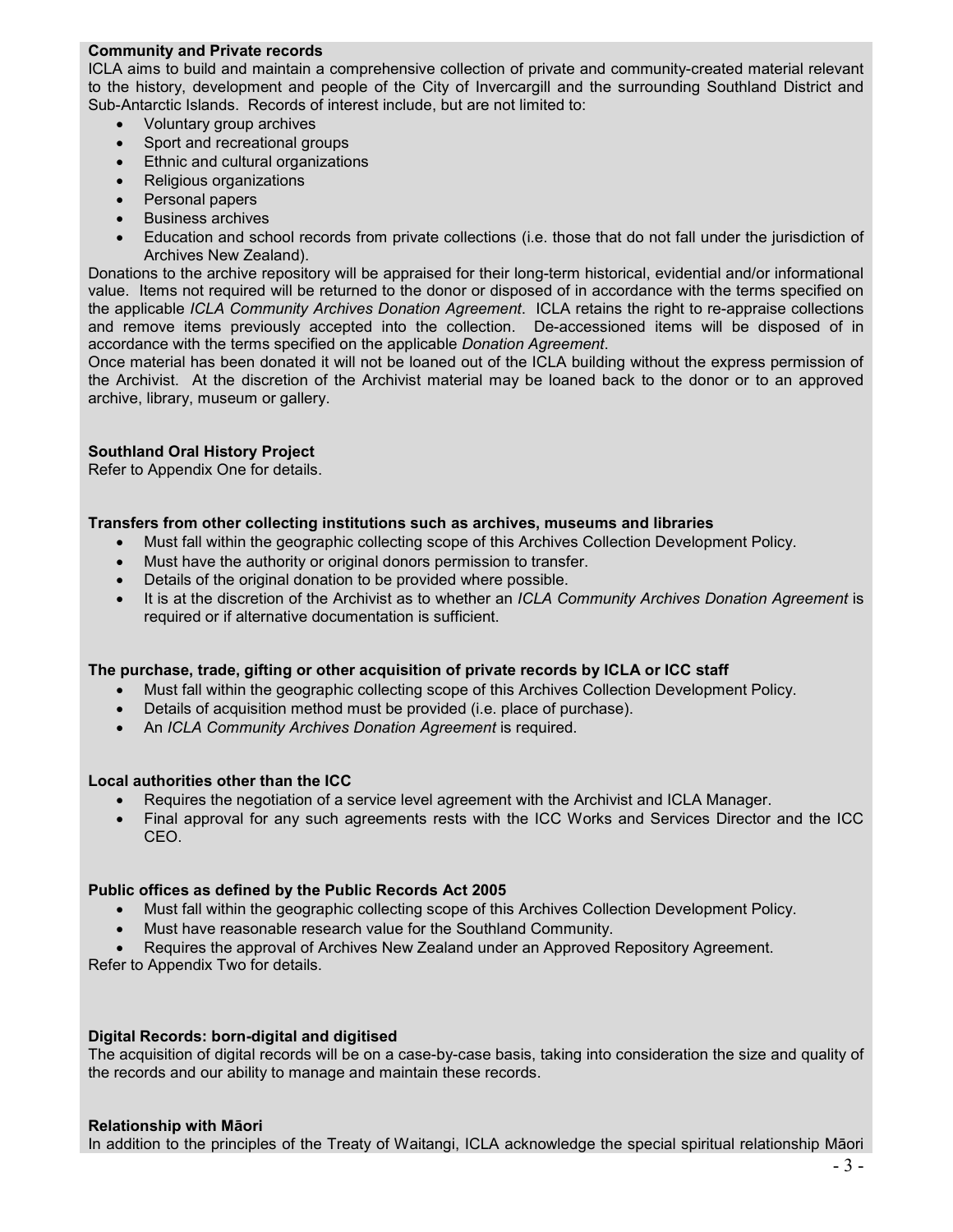have with their taonga (treasures). All efforts will be made, through consultation with the donors and/or the Library Kaumatua, to ensure that records relating to Māori are cared for and accessed appropriately. The same respect and consideration is also given to non-Māori archives.

# **Copyright**

Copyright remains with the rights holder until it is no longer applicable. ICLA will provide reproductions of those archives still under copyright for the purposes set out in The Copyright Act 1994, or as the copyright holder has authorised in writing.

For preservation purposes ICLA does allow researchers to take digital reproductions of records as this method generally causes less stress and damage to the record. All terms and conditions set out in The Copyright Act 1994 still apply to these digital reproductions.

Please see the *Archives Copying Policy* for further details.

## **Public Access**

It is the aim of ICLA to provide open public access to its archival collections. Some records however may require temporary restrictions on public access due to sensitive information or to protect personal privacy. Unless otherwise stated, records transferred to ICLA are considered to be open to public access. Any access conditions or restrictions need to be agreed to by both the Donor and the Archivist. The procedure for requesting special permission to access restricted records is outlined in the applicable Access Policies.

- Access restrictions on community and private donations will be in accordance with the *ICLA Community Archives Access Policy*.
- Access restrictions on ICC archives will be in accordance with the *ICC Local Authority Archives Access Policy*.
- All other donations or deposits will outline access restrictions in their individual deposit or service level agreements.

Access to physical records may also be restricted by the Archivist due to preservation concerns. At the discretion of the Archivist, digital or alternative hard-copies may be created to enable public access.

### **Acquisition and Appraisal**

In the event that the records being offered to ICLA do not fall within this Archives Collection Development Policy, all attempts will be made to refer the donor on to the appropriate institution. ICLA will not knowingly attempt to acquire material that falls within the collecting policy of another archival institution.

Final decisions on acquisition and appraisal rest with the Archivist.

Queries regarding these decisions can be directed to the ICLA Manager.

### **PROCEDURE**

**The transfer of Invercargill City Council records to the Archive will be done on a scheduled basis as agreed by the Archivist and Invercargill City Council Records Staff**

- Accessions from ICC departments will be recorded on a designated accession form and filed on the ICC Electronic Document and Records Management System (EDRMS).
- Appraisal will be guided by the *ALGIM IM Toolkit Retention and Disposal Schedule* and recorded on the Accession Form.
- ICC archives will be arranged and described in accordance with archival principles.
- Access to ICC Archives is in accordance with the *ICC Local Authority Archives Access Policy*.

### **Community and private archives accepted for acquisition**

- Donations will be recorded on an *ICLA Community Archive Donation Agreement* and filed in the ICC EDRMS.
- The contents of the donation will be recorded in the designated ICLA archives collection management system.
- Appraisal will be guided by the *ICLA Community Archives Appraisal Policy*.
- Access will be in accordance with the *ICLA Community Archives Access Policy*.
- Records that are deposited with ICLA rather than donated will be managed on a case-by-case basis in